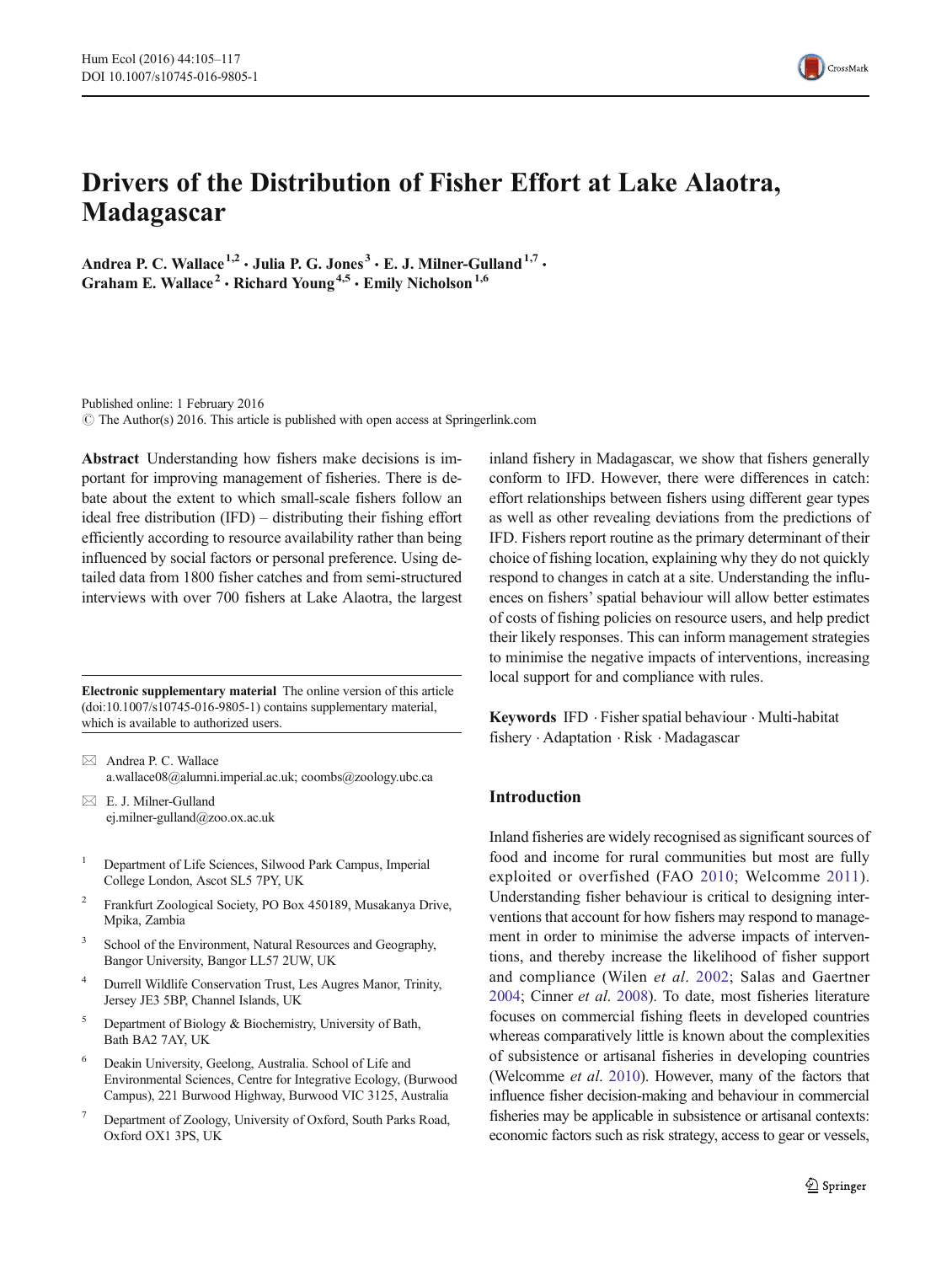and fish prices (van Oostenbrugge et al. [2001](#page-11-0); Cinner and McClanahan [2006](#page-10-0); Tidd et al. [2011](#page-11-0)); biological factors such as fish densities and distribution (Gillis et al. [1993;](#page-11-0) Abernethy et al. [2007\)](#page-10-0); environmental factors such as weather and human activity (Cinner and McClanahan [2006](#page-10-0); Daw et al. [2011\)](#page-10-0); social and institutional factors such as traditions and spatial or temporal restrictions (Pálsson and Durrenberger [1990](#page-11-0); Bjarnason and Thorlindsson [1993](#page-10-0); Dinmore *et al.* [2003\)](#page-10-0); as well as fisherspecific factors such as gear or bait preferences, effort, and fishing experience and ability (Parker and Sutherland [1986](#page-11-0); Christensen and Raakjær [2006](#page-10-0); Smith and Zhang [2007\)](#page-11-0).

Rational choices and utility maximisation are primary tenets of traditional economic theory (Morse [1997;](#page-11-0) Güth [2008\)](#page-11-0), and models based on these tenets have frequently been applied within fisheries research to explain fisher decision-making and behaviour (Holland [2008;](#page-11-0) Daw et al. [2011](#page-10-0)). Such models assume that fishers have complete knowledge of fishery characteristics and use this information to make fishing decisions to maximise their personal utility, with profit often used as a proxy for utility (see Daw *et al.* [2011](#page-10-0)). However, the applicability of microeconomic theory has been challenged by anthropologists (e.g., Ryan and Bernard [2006](#page-11-0); Miller et al. [2014](#page-11-0)) and behavioural economists (e.g., Gelcich et al. [2007](#page-11-0); Hastie and Dawes [2010\)](#page-11-0), based on empirical evidence for how decisions are actually made rather than how they should be made. Accordingly, it is now increasingly recognised that fishers'strategies or choices can vary considerably among individuals and involve a range of compromises that drive their patterns of fishing behaviour (Abernethy et al. [2007;](#page-10-0) Daw [2008;](#page-10-0) Holland [2008\)](#page-11-0).

The concept of ideal free distribution (IFD) was first developed as a model of how animals distribute themselves among several patches of resources, the number of individuals being proportional to the amount of resources available at each location (Fretwell and Lucas [1969\)](#page-11-0). The term 'ideal' assumes that harvesters have accurate knowledge of the distribution of targeted resources (such as fish species) and the term 'free' assumes that resource users (fishers) are able to move between locations without constraint (Kacelnik et al. [1992](#page-11-0); Gillis [2003\)](#page-11-0). IFD has been applied to small-scale fishers but there is debate as to the extent to which it is a useful model to explain decision making of human harvesters (Abernethy et al. [2007\)](#page-10-0), since other social or individual factors may be more important predictors of fishing behaviour.

For this study we examined fisher behaviour at Lake Alaotra, the largest lake in Madagascar and base for the nation's most productive inland fishery (Andrianandrasana et al. [2005\)](#page-10-0). We use information from in-depth semi-structured interviews and structured catch interviews with fishers from Anororo village to address four key questions:

- 1. What appear to be the main drivers of effort and choice of fishing location?
- 2. Do fishers follow an ideal free distribution in their effort?
- 3. What appear to be the drivers of deviations from IFD?
- 4. Under what circumstances do fishers change their fishing behaviour, particularly location?

We consider our results in the light of current and planned conservation interventions, which include no take zones and gear restrictions.

## **Methods**

### Study Site

The Alaotra wetland in northeast Madagascar is internationally recognised as an important area for biodiversity conservation. It was declared a Ramsar site in September 2003 (Ramanampamonjy et al. [2003\)](#page-11-0) and gazetted as a new protected area by the government of Madagascar in 2007 (Andrianandrasana [2009](#page-10-0)). Lake Alaotra covers  $200 \text{ km}^2$  and has a seasonal maximum depth of 4 m (Moreau [1979](#page-11-0); Vanden Bossche and Bernacsek [1991;](#page-11-0) Ferry et al. [2009\)](#page-11-0). The marsh adjoining the lake covers  $230 \text{ km}^2$  (Andrianandrasana et al. [2005;](#page-10-0) Ferry et al. [2009](#page-11-0)). Both the lake and the marsh areas are used by fishers (Fig. [1\)](#page-2-0). There are two main climatic seasons: the wet season occurs from December to April and is hot with heavy rain and rising water levels, while the dry season from May to November is cooler and water levels decrease. There is up to two metres difference in water level between the high in March and the low in November (Moreau [1979;](#page-11-0) Ferry et al. [2009\)](#page-11-0).

The human population in the Lake Alaotra area has increased from 109,000 in 1960 (Pidgeon [1996](#page-11-0)) to 550,000 in 2003 (Andrianandrasana et al. [2005\)](#page-10-0). The number of fishers operating in Lake Alaotra increased from approximately 1000 in the 1960s to over 4000 by 1989 (Wilmé [1994\)](#page-12-0) and continues to increase with over 7000 fishers currently operating in the lake (H. Andrianandrasana, DWCT, pers. comm.), adding further pressure on already heavily exploited and overexploited fish stocks (Vanden Bossche and Bernacsek [1991;](#page-11-0) Pidgeon [1996](#page-11-0)).

Fisheries management authority for Lake Alaotra is vested in the Service Régional de la Pêche et des Ressources Halieutiques (Fisheries Service). Local fishers are represented by a Federation of Fishers that is intended to work with the Fisheries Service to co-manage resources by developing, implementing, and monitoring fishing regulations. In practice, the Federation of Fishers is perceived by many fishers as an extension of the Fisheries Service and therefore distrusted (APCW pers. obs.). There is a general lack of enforcement and poor compliance with all regulations, which were drawn up with limited consideration or knowledge of impacts on local fishers (Wallace *et al.* [2015](#page-12-0)). Consequently, the Lake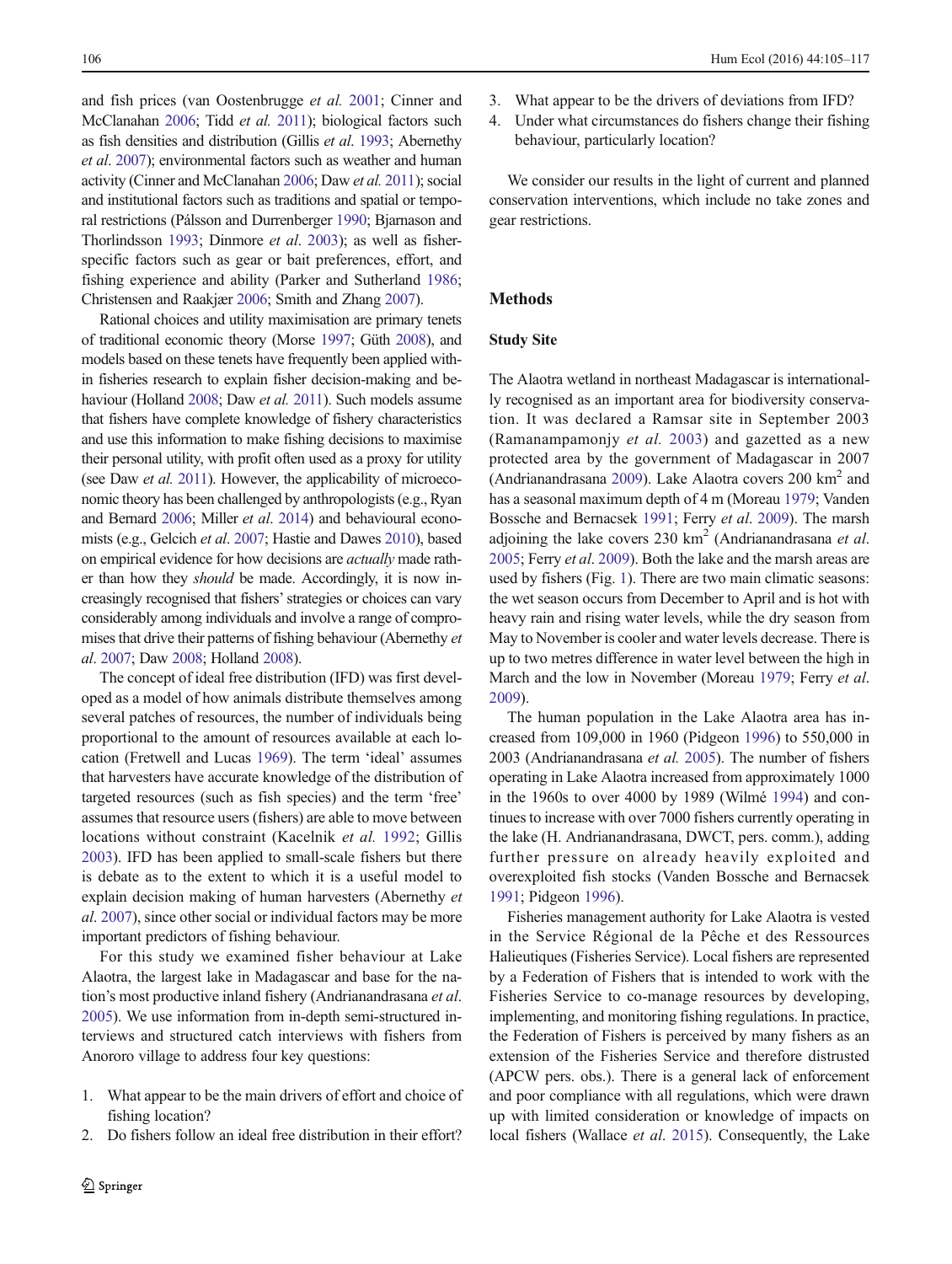<span id="page-2-0"></span>Fig. 1 Map of Lake Alaotra showing management zones within the lake and adjacent marsh, catch interview sites, and the centroids of fishing locations used by local fishers as recorded in the catch interview data



Alaotra Management Plan is largely viewed as a 'paper park' that is failing to meet conservation goals (Fig. 1).

Anororo village is a relatively large community of approximately 8000 people on the western edge of Lake Alaotra within the Alaotra-Mangoro region of Madagascar (PCD [2004\)](#page-11-0), adjacent to marsh and lake habitat, and was selected for (i) its large population of fishers using a variety of habitats and fishing methods, (ii) proximity to current and planned fishery management interventions, and (iii) local dependence on fishery resources for subsistence and commercial activity. Current conservation interventions are based on the 2006 Lake Alaotra Management Plan, which aimed to improve the sustainability of the fishery, reduce pressures on the wetland, and conserve rare bird and mammal species, particularly the Critically Endangered Alaotran gentle lemur (Razanadrakoto and Rafaliarison [2005\)](#page-11-0).

The subsistence and cash economy of Anororo centres on fishing and rice cultivation. Although some households engage in both activities, we targeted people who are primarily fishers with very few, if any, alternative sources of food and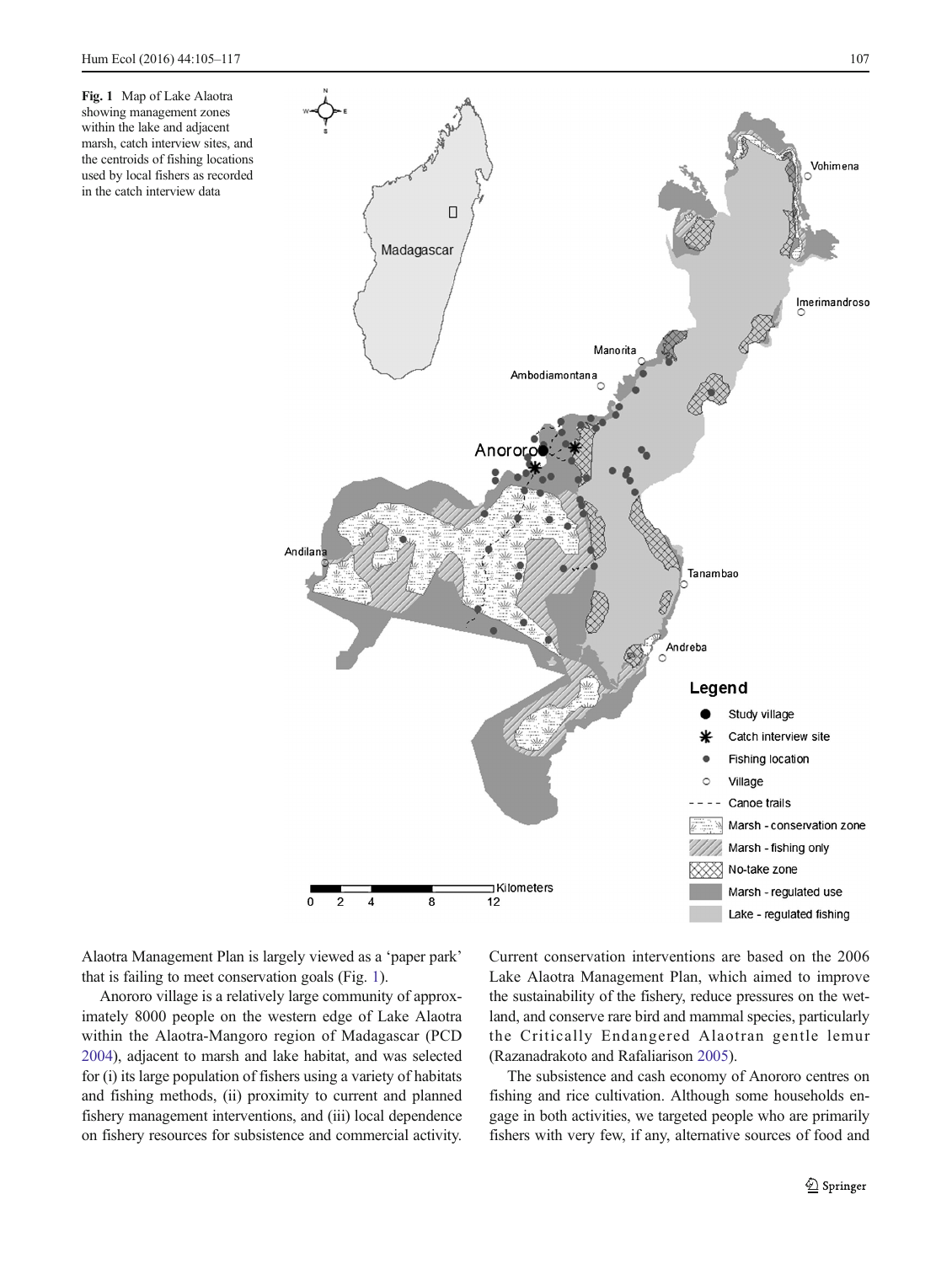income. Anonoro-based fishers are male and almost exclusively (99 %) from the Sihanaka ethnic group. Those we interviewed were broadly representative of the landless population in Anororo, who have lower incomes and fewer assets than local land-owning rice farmers, in terms of ethnicity, age distribution, level of education, and number of household members supported (Le Courtois [2010\)](#page-11-0).

Fishers operate independently from dugout canoes and use a broad range of gear types including traps, gill nets, cast nets, and line & hook. Traps and line & hook are used passively overnight with usually 24 h between fish collections. Gill nets were observed being used in three ways: (i) passively overnight, (ii) passively while waiting, and (iii) actively. Cast nets are used actively or passively with bait. Fishing occurs in lake, marsh, and lake-marsh edge habitats. The main market for fish is commercial buyers from Antananarivo, Madagascar's capital; local market and bicycle collectors also operate in the village.

## Data Collection

Data were collected in June and July 2009 and from October 2009 to December 2010, comprising two dry seasons (2009 and 2010) and one wet season (2010). We conducted three types of interviews with Anororo-based fishers: structured catch interviews ( $n = 1800$ ); semi-structured background interviews ( $n = 405$ ); and subsequent follow-up interviews  $(n=221)$ . Local research assistants conducted interviews in Malagasy and translated responses into French.<sup>1</sup> All interviews were conducted opportunistically with fishers who were willing to participate. Fishers were informed that participation was voluntary and that their identities and responses would not be shared with anyone.

Catch interviews were conducted at two sites (one on the lake and one in the marsh on the main thoroughfares to the village where buyers wait) prior to fishers selling their catch. Fishers do not return to the village with their catch if they intend to sell it, which was the case for most fishers. Background interviews were conducted by walking through all areas of the village and approaching people who had some involvement in fishing (identified with help from local guides and key informants). Follow-up interviews were conducted 11 to 12 months later, and only with fishers who had participated in background interviews. No fishers refused to be reinterviewed. A total of 784 fishers, approximately 85 % of fishers in the village, participated in one or more types of interview. A total of 110 fishers participated in all three types of interviews. Respondent codes were assigned to all participating fishers to preserve their anonymity (Bernard [2002\)](#page-10-0) as well as to triangulate the data.

Catch Interviews (5 to 10 min) comprised a series of questions about fishing activity that day, including the fishing location, gear type, and effort used. A mapping exercise conducted with senior and experienced fishers, followed up with visits to take GPS waypoints, provided locations of locally important fishing areas (Fig. [1;](#page-2-0) Wallace [2012](#page-12-0)). A total of 537 individual fishers participated in catch interviews; 248 fishers (46 %) were interviewed more than once. Catch interviews also included counting and measuring the fish caught  $(n=27,064)$ . Total catch weights were estimated using species-specific length-weight relationships (Wallace [2012\)](#page-12-0).

Background Interviews collected information on demographics, reliance on fishing for livelihood, and fishing behaviour including type of gear and fishing location(s) used. A total of 158 fishers participated in catch interviews as well as background interviews.

Subsequent Follow-Up Interviews collected information on perceptions of the status of the fishery and management interventions, as well as how fishers' spatial distribution has changed over time, particularly whether they added or dropped locations since the previous background interview and the reasons for changes.

## Data Analysis

We first analysed background interviews to identify key demographic factors that best explain variation in effort across fishers. Second, we plotted data on catch and effort for fishing locations for comparison with the 1:1 prediction of the catch:effort relationship expected under IFD, and examined in detail those locations that deviated from IFD. Finally, we used background and follow-up interview data to examine drivers of distribution and changes in distribution of effort. Quantitative data, including frequencies and proportions, were analysed using R version 2.14.2 (R Development Core Team [2012](#page-11-0)).

Analysis of Fisher Effort To identify different groups of fishers and determine the factors influencing fisher effort, measured as time spent fishing, we analysed data from background interviews with fishers  $(n=405)$  using a negative binomial generalised linear model (GLM). Five socioeconomic characteristics of fishers were assessed as explanatory variables: (1) age category, (2) total number of people supported in the household, (3) level of education (up to primary school or secondary school and above), (4) whether the fisher's household has an alternative livelihood or source of income, and (5) type of gear (e.g., traps, gill nets) used for fishing. Time spent fishing is a meaningful measure of fisher effort in both biological and economic terms, and allows for comparison between gear types as well as between fishing locations at varying distances from the village (Abernethy et al.

<sup>&</sup>lt;sup>1</sup> APCW is fluent in French and over the course of the study, acquired working knowledge of Malagasy. JPGJ is fluent in conversational Malagasy.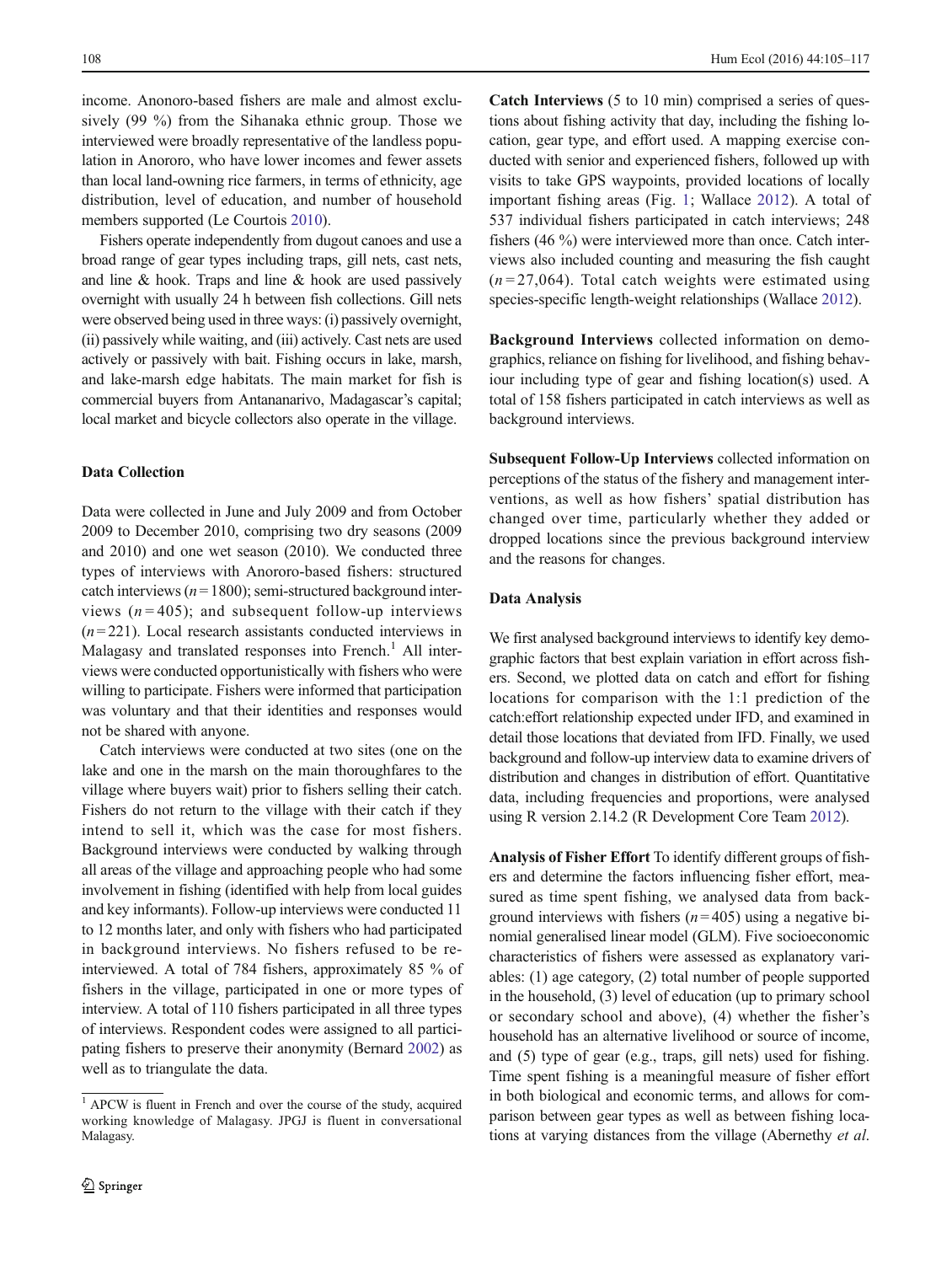[2007;](#page-10-0) Daw et al. [2011](#page-10-0)). Our measure of effort and analysis of IFD did not include travel time, due to potentially confounding factors such as other activities undertaken en-route to fishing location as well as individual differences in paddling speed related to age and/or physical fitness. Previous research within the Lake Alaotra system confirms time spent fishing influences catch weight but travel time does not (Wallace et al. [2015\)](#page-12-0).

Years of fishing experience was significantly and strongly positively correlated with fisher age  $(r= 0.81, p \le 0.0001)$  and therefore not included as an explanatory variable. Almost all fishers interviewed (99 %) were from the Sihanaka ethnic group, and 98 % had lived in Anororo since birth. Most interviewees (86 %) stated that fishing was their primary livelihood, and many also had an alternative source of income during the calendar year. Lack of variation in these factors meant it was not possible to examine their influence on fisher effort and they were therefore not included in the analysis.

We used Akaike's Information Criterion (AIC) model selection to rank models and quantify the magnitude of difference between them, and model averaging to determine modelaveraged coefficients (Burnham and Anderson [2002;](#page-10-0) Bolker et al. [2009\)](#page-10-0). The global model was run using the MASS package in R; the MuMIn package was used for model comparison and averaging. Following Burnham and Anderson's [\(2002\)](#page-10-0) rule of thumb, all models where AIC differences were less than four were included in the candidate set of models for model averaging. AIC differences of <4 was chosen because the weight or support for subsequent models decreased considerably at this point. No single model was clearly superior to others in the candidate set of models, suggesting that model averaging would provide a more robust understanding of the system and reduce model selection bias effects (Burnham and Anderson [2002](#page-10-0)).

Ideal Free Distribution IFD states that harvesters will distribute themselves in relation to resource availability and predicts that the proportion of aggregate effort will be equal to the proportion of aggregate catch at each location (Fretwell and Lucas [1969](#page-11-0)). We analysed data from catch interviews for a total of 1757 fishing trips by 515 individual fishers; separate analyses were conducted for a sub-sample of 788 fishing trips by 151 individual fishers who had also participated in background interviews. Catch interviews where no fish were measured  $(n=39)$  because fishers had sold their catch prior to interview, did not want to have their fish measured, or did not have time for their fish to be measured, were excluded from analyses. Interviews with fishers who had fished in the immediate vicinity of the village were infrequent  $(n=4)$  and also excluded from analyses. Proportions of catch (measured as total weight caught) and effort (measured as total number of hours spent fishing) observed at fishing locations over the study period were calculated across all gear types and for each

gear type. Deviation was calculated as proportion of catch divided by proportion of effort over the study period by gear type. A positive deviation  $(>1)$  occurs where proportion of catch exceeds proportion of effort; a negative deviation (<1) occurs where proportion of effort exceeds proportion of catch. We examined the attributes of particular sites that deviated from IFD to determine drivers of fisher behaviour.

Stated Drivers of Fisher Behaviour Fisher responses to semi-structured interview questions were categorised into common themes for analysis. Response sample size varies according to whether background or follow-up interviews were conducted and because fishers sometimes gave vague or ambivalent responses that could not be categorised. Data are presented as the percentage of interviewees providing a particular response to questions regarding (a) reasons for choosing a fishing location, and (b) whether they changed location(s) chosen for fishing during the study period and why. We summarized differences among fisher groups and compared them using chi-square and Fisher's exact tests. In particular we were interested in drivers of change in location, and whether fishers who changed did so because conditions had deteriorated (circumstances 'pushed' them out) or were perceived to have improved in the new location ('pulled' them to the new location). We hypothesized that if fishers truly conformed to IFD they would predominantly be 'pulled' into new locations for better catches in order to maximise returns per unit of effort.

## Results

### Drivers of Fishing Effort

Results from the negative binomial GLM indicated that gear type and number of people supported were significant predictors of time spent fishing (Table [1](#page-5-0)). Fisher age category, level of education, and presence of an alternative livelihood in the household were not significant explanatory variables. These results confirmed that gear type could be used to categorise fishers at a broad scale.

The characteristics and fishing activity of fishers who had participated in catch interviews as well as background interviews ( $n=151$ ) were therefore grouped by gear type for comparison. The characteristics of fishing activity, in particular mean catch per trip in kilograms and mean effort (time spent fishing in hours) per trip, differed significantly across gear types (Table [2](#page-5-0)).

#### Spatial Distribution of Fisher Effort

Across all fishing trips, irrespective of gear type and fisher identity, fishers appear to conform to IFD; the proportion of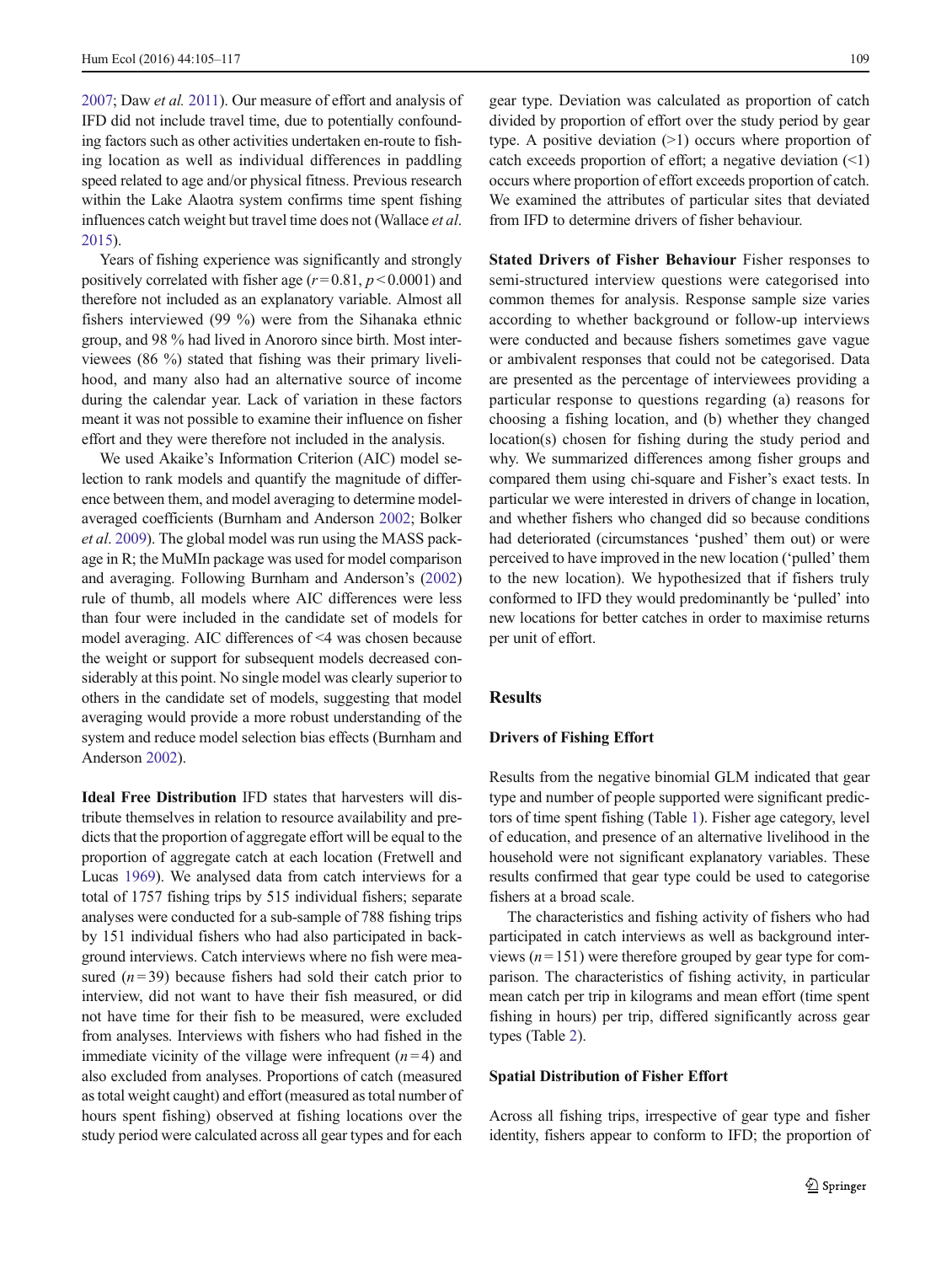<span id="page-5-0"></span>Table 1 Results of the negative binomial generalised linear model of fisher profile variables explaining fisher effort measured as time spent fishing

| <b>Explanatory variables</b>        | Estimate  | SЕ     | $\mathcal{Z}_{\mathcal{L}}$ | P        |
|-------------------------------------|-----------|--------|-----------------------------|----------|
| Intercept                           | 5.9886    | 0.2931 | 20.397                      | < 0.0001 |
| Age category <sup>a</sup>           |           |        |                             |          |
| Age25-34                            | $-0.1793$ | 0.1055 | 1.697                       | 0.0897   |
| Age35-44                            | 0.0071    | 0.1074 | 0.066                       | 0.9471   |
| Age45-54                            | $-0.1756$ | 0.1186 | 1.478                       | 0.1393   |
| $Age55+$                            | 0.0203    | 0.1261 | 0.161                       | 0.8724   |
| Total dependents                    | 0.0406    | 0.0136 | 2.975                       | 0.0029   |
| Education <sup>b</sup>              |           |        |                             |          |
| Secondary                           | 0.0832    | 0.0449 | 1.852                       | 0.0640   |
| Alternative livelihood <sup>c</sup> |           |        |                             |          |
| Yes                                 | 0.0342    | 0.0591 | 0.578                       | 0.5634   |
| Gear type <sup>d</sup>              |           |        |                             |          |
| Gill nets                           | 0.7292    | 0.0481 | 15.148                      | < 0.0001 |
| Cast nets                           | 1.1004    | 0.1332 | 8.250                       | < 0.0001 |
| Line $&$ hook                       | 1.4453    | 0.2766 | 5.218                       | < 0.0001 |
| Hand methods                        | 0.3528    | 0.1581 | 2.228                       | 0.0259   |

Baseline levels are <sup>a</sup> 'Age15-24', <sup>b</sup> 'primary school education,' <sup>c</sup> 'no alternative livelihood,' and <sup>d</sup>'traps.' Significant values are in bold

effort (i.e., time spent fishing) allocated to fishing locations is directly proportional to the proportion of catch derived from those locations (Fig. [2a\)](#page-6-0). There are however differences in deviation from IFD amongst fishers using different gear types

Table 2 Characteristics of fishers and their fishing activity by gear type

(Fig. [2b to f](#page-6-0)). Notably, trap fishers appear to adhere more to IFD than gill net fishers.

Heteroscedasticity within the dataset is clear, and considerably more variation occurs at fishing locations where proportions of catch and effort are high (Fligner-Killeen test,  $\chi^2$  = 24.64, df = 6, p < 0.001). There were no explicit patterns or differences between years (2009 vs. 2010) to explain this deviation from IFD. Linear models to explore factors influencing deviation for each gear type were inconclusive. However, for each gear type, some general patterns can be drawn from the characteristics of locations that deviate particularly strongly from IFD (Table [3](#page-7-0)).

An important factor for location selection is convenience, i.e., distance travelled. For trap fishers, for example, although Andratsilanina (ADT; positive deviation) is distant from Anororo, it is very suitable for setting traps at the lake-marsh edge and perceived to have high fish abundance. In comparison, Amparihy (AMP; negative deviation) is characterised by extensive human traffic and degraded habitat due to close proximity to Anororo. Despite the relatively high level of habitat degradation, fishing, and other activities at Amparihy, fishers continued to fish in this location due to its proximity to the village, indicating that they value convenience more highly than potentially higher catches elsewhere. For gill net fishers Ankororo (ANK) and Sahabe (SHB), both deviating positively from IFD, are low-traffic areas lacking vegetation in which nets can be damaged, entangled, or dislodged, in contrast to Ambavasaha (ABV; negative deviation) which is closer to Anororo. Disproportionately high

| Characteristic                                     | Gear type    |              |              |                |              |             |  |
|----------------------------------------------------|--------------|--------------|--------------|----------------|--------------|-------------|--|
|                                                    | Trap         | Gill net     | Cast net     | Line $&$ hook  | Hand methods |             |  |
| Number of fishers in cluster $(n=151)^{a}$         | 88           | 58           | 5            | $\overline{4}$ | 9            |             |  |
| Mean catch per trip (kg)                           | 1.66         | 1.73         | 5.28         | 3.34           | 0.81         | $F = 5.74$  |  |
|                                                    | $(\pm 0.14)$ | $(\pm 0.27)$ | $(\pm 0.82)$ | $(\pm 1.19)$   | $(\pm 0.41)$ | p < 0.001   |  |
| Mean proportion of catch sold per trip             | 65 %         | 68 %         | 86 %         | 83 %           | $82\%$       | $F = 2.04$  |  |
|                                                    | $(\pm 1.7)$  | $(\pm 3.2)$  | $(\pm 6.4)$  | $(\pm 6.7)$    | $(\pm 10.3)$ | $p = 0.087$ |  |
| Mean effort (time spent fishing in hours) per trip | 1.63         | 2.83         | 5.32         | 6.85           | 1.55         | $F = 89.22$ |  |
|                                                    | $(\pm 0.04)$ | $(\pm 0.19)$ | $(\pm 0.40)$ | $(\pm 1.44)$   | $(\pm 0.41)$ | P < 0.0001  |  |
| Mean one way distance travelled (km)               | 3.69         | 4.83         | 3.77         | 4.83           | 3.18         | $F = 9.30$  |  |
|                                                    | $(\pm 0.09)$ | $(\pm 0.18)$ | $(\pm 0.23)$ | $(\pm 1.49)$   | $(\pm 0.68)$ | P < 0.0001  |  |
| Mean years of fishing experience                   | 18.9         | 16.8         | 31.3         | 17.5           | 13.4         | $F = 7.03$  |  |
|                                                    | $(\pm 0.52)$ | $(\pm 0.67)$ | $(\pm 2.44)$ | $(\pm 7.64)$   | $(\pm 2.57)$ | P < 0.0001  |  |
| Mean number of people supported in household       | 4.8          | 4.6          | 5.3          | 3.5            | 3.0          | $F = 4.82$  |  |
|                                                    | $(\pm 0.07)$ | $(\pm 0.10)$ | $(\pm 0.42)$ | $(\pm 1.04)$   | $(\pm 0.53)$ | p < 0.001   |  |
| Proportion with alternative livelihood             | 80 %         | $71\%$       | $100\%$      | $100 \%$       | 56 %         |             |  |

Standard errors (SE) are shown in parentheses. ANOVA results refer to differences between gear types for each characteristic  $(df=4)$ 

<sup>a</sup> Sums to >151 because 13 fishers used two gear types during the study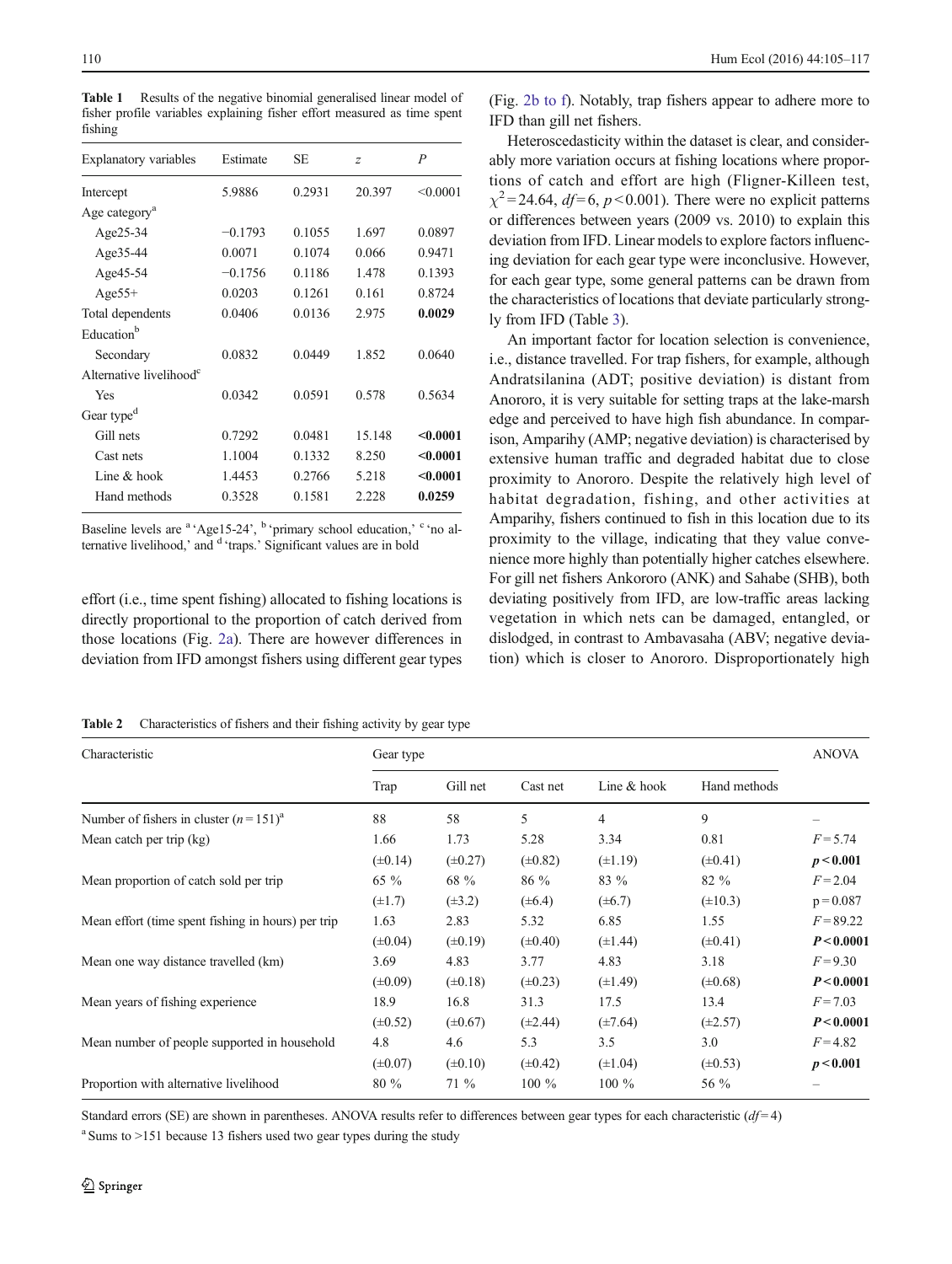<span id="page-6-0"></span>Fig. 2 Proportions of catch and effort observed at fishing locations in Lake Alaotra over the study period ( $n = 1757$  catch interviews with 515 individual fishers), calculated across all gear types and for each gear type. Catch was measured as total weight caught and effort was measured as total number of hours spent fishing at the location over the period. Solid circles represent fishing locations within restricted areas; open circles represent locations within nonrestricted areas (see Table [3](#page-7-0) for characteristics of each labelled location). The dotted line represents the 1:1 prediction of IFD



fishing activity, given the returns, at Ambavasaha indicates that gill-net fishers are risk averse when it comes to personal safety, often stating that fishing near the lake edge was safer than further offshore despite smaller catches. For all gear types, returns were generally better at sites more suitable for the gear and/or within a protected area. Persistence at sites with lower returns was mostly attributable to convenient proximity to Anororo.

Proportions of catch and effort were also compared to IFD for the sub-sample of fishers  $(n = 151)$  who also participated in background interviews (Fig. S1). The sub-sample conformed to IFD in a similar pattern to that for the larger sample of all fishers participating in catch interviews  $(n=515)$ . The total sample of fishers participating in background interviews  $(n=405)$  was therefore used to further explore the drivers of fisher behaviour.

### Factors Influencing Fishers' Spatial Behaviour

Although fishers participating in catch interviews used a single location per fishing trip, fishing locations were used adaptively according to changing conditions over the year; fishers use a median of two (range 1 to 6) locations over the calendar year (Wallace [2012\)](#page-12-0). Almost all fishers participating in background interviews (98 % of 405) stated they had continued to fish at the same location(s) over the last 5 years. Routine was the most frequently cited reason to use a location, followed by perception of good catches at these sites (Table [4\)](#page-7-0). Being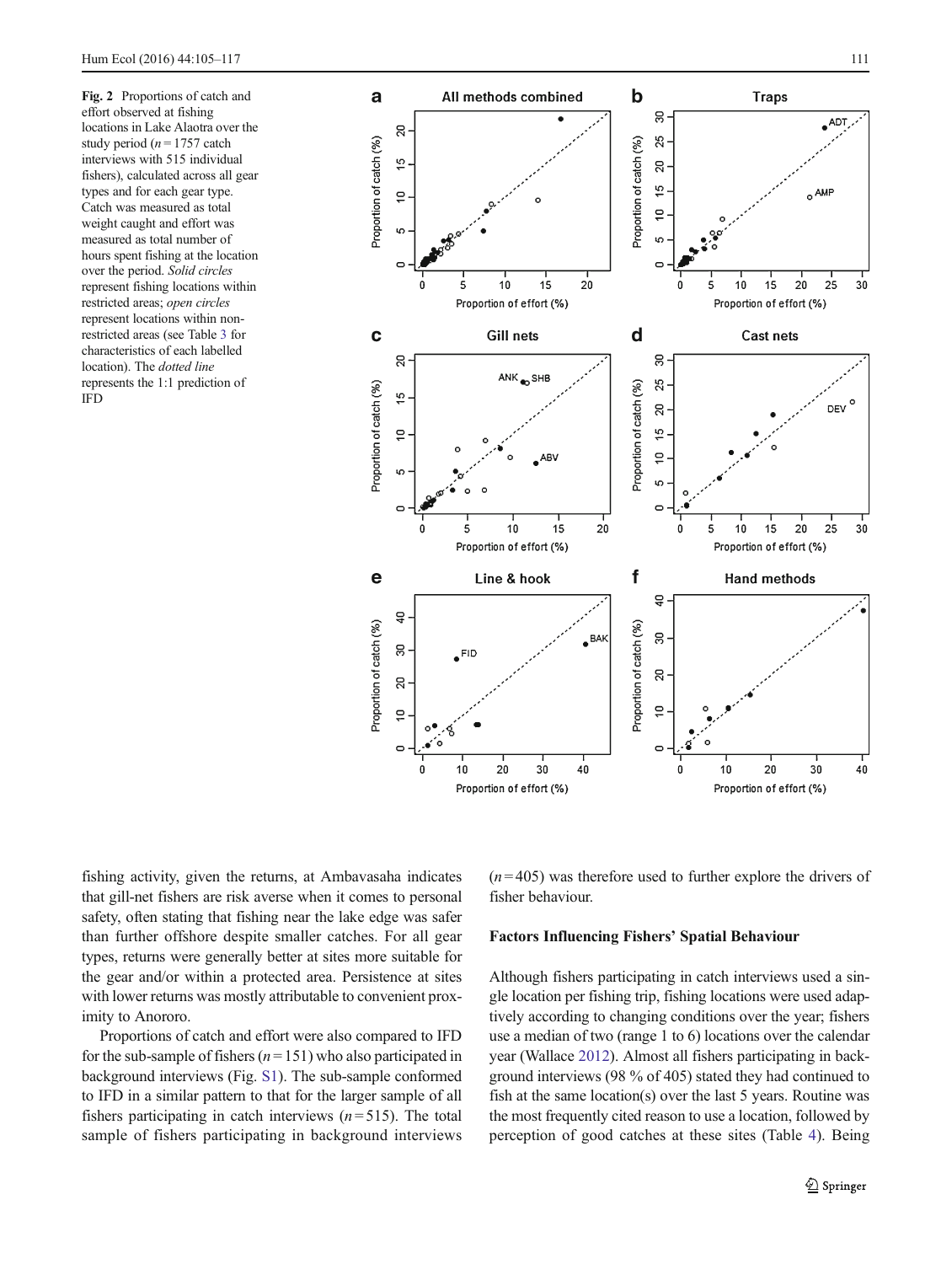| Location characteristics    |  |  |  |  |  |  |  |
|-----------------------------|--|--|--|--|--|--|--|
| Number of fishers in sample |  |  |  |  |  |  |  |
|                             |  |  |  |  |  |  |  |
|                             |  |  |  |  |  |  |  |
|                             |  |  |  |  |  |  |  |
|                             |  |  |  |  |  |  |  |
|                             |  |  |  |  |  |  |  |
|                             |  |  |  |  |  |  |  |
|                             |  |  |  |  |  |  |  |
|                             |  |  |  |  |  |  |  |
|                             |  |  |  |  |  |  |  |
|                             |  |  |  |  |  |  |  |
|                             |  |  |  |  |  |  |  |
|                             |  |  |  |  |  |  |  |
|                             |  |  |  |  |  |  |  |

<span id="page-7-0"></span>Table 3 Characteristics of locations with greatest deviation from the ideal free distribution by gear type

<sup>a</sup> Deviation is proportion of catch divided by proportion of effort over the study period by gear type. A positive deviation (>1) occurs where proportion of catch exceeds proportion of effort; a negative deviation (<1) occurs where proportion of effort exceeds proportion of catch

familiar with or having good knowledge of a fishing location was also stated as important; however, only seven of these fishers cited a long family history of fishing at a location as a reason for using it. Typical responses by fishers when asked why they use their location(s) include: "It is my habit and I don't know other locations;" "I am used to getting mostly good catches at this location;" "My location puts me at ease for fishing;" and "I know the route from habit and do not have to fear getting lost."

The vast majority (94 %) of fishers interviewed use traps or gill nets; therefore we focussed on responses from these two

groups, for whom the reasons for selecting fishing locations differed significantly (Fisher's exact test,  $p = 0.024$ ). Specifically, a greater proportion of trap fishers cited familiarity and travel time as reasons for selecting a location (chisquare tests: familiarity  $\chi^2$  = 11.79, df = 1, p < 0.001; travel time  $\chi^2$  = 6.53, df = 1, p = 0.011). Reasons for selecting a fishing location did not differ between age categories (Fisher's exact test,  $p=0.597$ ).

Despite the high degree of consistency in relation to location choice during background interviews (Table 4; routine), 81 % of fishers subsequently participating in follow-up

Table 4 Reasons provided by fishers ( $n=403$ ) for choosing fishing locations. The proportion of fishers stating each reason is grouped by gear type

| Reason                                                                                                                                                                                                                                                                                                                | Traps                      | Gill<br>nets<br>$(n=167)$<br>$\frac{0}{0}$ | Cast<br>nets<br>$(n=10)$<br>$\frac{0}{0}$ | Line $\&$<br>hook<br>$(n=7)$<br>$\frac{0}{0}$ | Hand<br>methods<br>$(n=6)$<br>$\frac{0}{0}$ | All gear<br>types<br>$(n=403)$<br>$\frac{0}{a}$ |
|-----------------------------------------------------------------------------------------------------------------------------------------------------------------------------------------------------------------------------------------------------------------------------------------------------------------------|----------------------------|--------------------------------------------|-------------------------------------------|-----------------------------------------------|---------------------------------------------|-------------------------------------------------|
|                                                                                                                                                                                                                                                                                                                       | $(n=213)$<br>$\frac{0}{0}$ |                                            |                                           |                                               |                                             |                                                 |
| Routine – Usual location. Always uses this or these locations.                                                                                                                                                                                                                                                        | 73.7                       | 80.2                                       | 100.0                                     | 71.4                                          | 33.3                                        | 76.7                                            |
| Catch – Many fish are present, good catches, good quality fish and/<br>or presence of specific target species.                                                                                                                                                                                                        | 20.2                       | 22.8                                       | 10.0                                      | 28.6                                          | 16.7                                        | 21.1                                            |
| Familiarity – Fisher has good knowledge of the location (e.g., how to get<br>there, move around the location, and catch fish) and the location is<br>appropriate for the fisher's skills and ability. May have a long history<br>of fishing there.                                                                    | 18.3                       | 8.4                                        | 0.0                                       | 14.3                                          | 0.0                                         | 13.4                                            |
| Suitability – Location has characteristics (e.g., water level or habitat) that<br>suit the fisher's gear type or manner of fishing (e.g., camps out). There<br>are favourable environmental characteristics for fishing; calm (no wind),<br>sheltered or protected, location can be used all year. Fisher preference. | 10.3                       | 9.6                                        | 40.0                                      | 0.0                                           | 50.0                                        | 11.4                                            |
| Travel – Close to village or rice field. Allows time for other activities.<br>Close to collectors who buy fish. Location is not clogged with invasive plants.<br>Ease of travel, accessible.                                                                                                                          | 10.3                       | 4.8                                        | 0.0                                       | 14.3                                          | 50.0                                        | 8.4                                             |
| Fishers – No or few thieves. No large seine nets that destroy gear.<br>Camaraderie, enjoyable because friends fish there.                                                                                                                                                                                             | 4.7                        | 1.8                                        | 0.0                                       | 0.0                                           | 0.0                                         | 3.5                                             |

<sup>a</sup> Proportions sum to >100 % because 129 respondents (32 %) nominated multiple reasons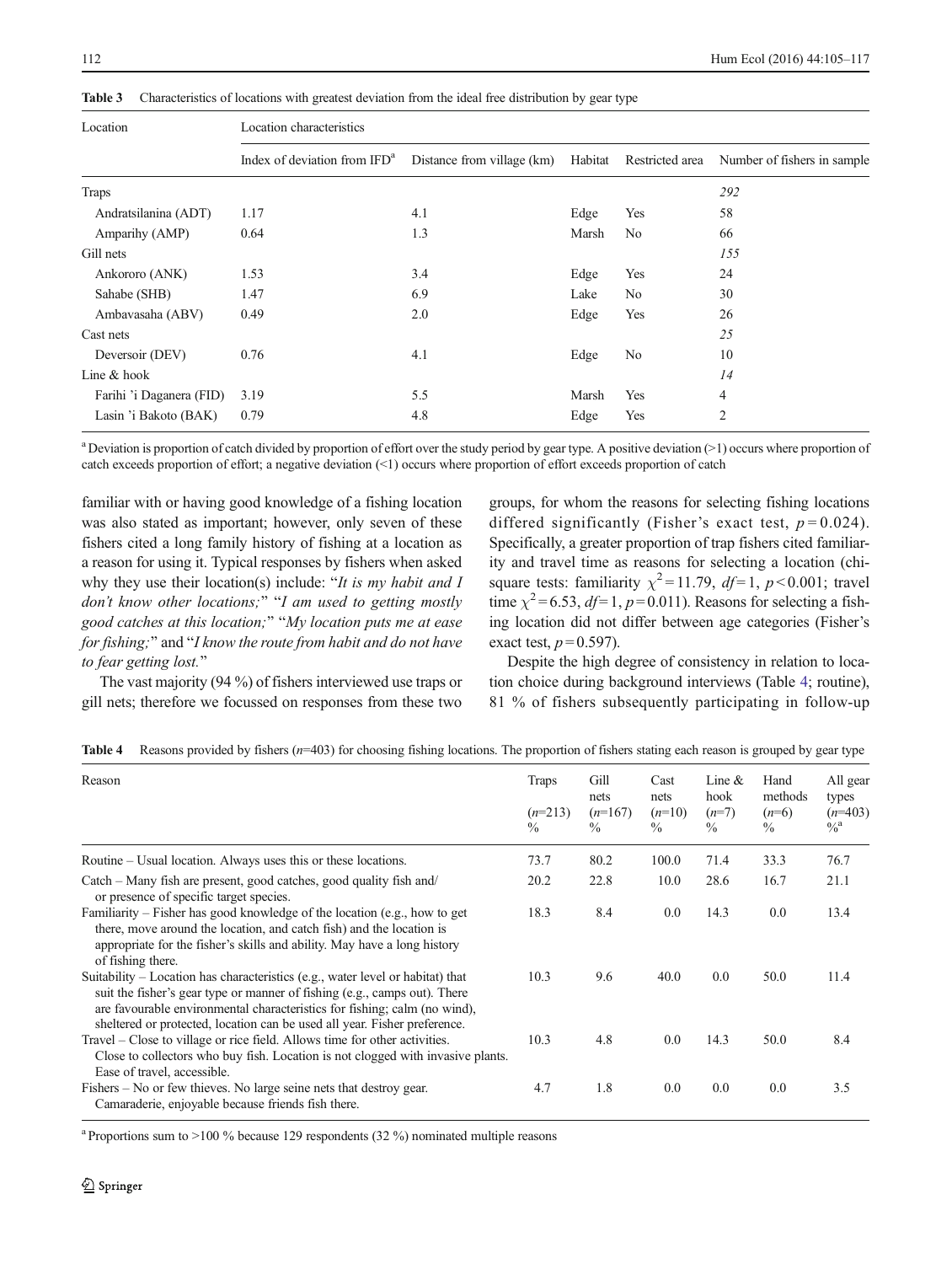interviews  $(n=221)$  stated they were using a different set of locations since the background interview due to unusual seasonal changes. Fishers stated that low rainfall and extended cooler temperatures early in 2010 limited fish movement and growth, resulting in reduced stock and ultimately reduced catch sizes. Consequently, the most frequently cited reasons for fishers being pushed out of or pulled into different fishing locations were related to catch size, travel, and water level (Table 5). In most cases, factors that pushed fishers out of their preferred fishing location(s) were more powerful, indicating their reluctance to move otherwise, and is consistent with initial responses specifying routine as the main driver of location choice. Only travel-related factors pulled rather than pushed a higher proportion of fishers to a new location, which was always closer to Anororo. Reasons for switching locations did not differ among gear types or among age categories (Fisher's exact tests,  $p=0.742$  and  $p=0.420$ , respectively).

A fisher's choice of location is influenced, and often constrained, by type of gear used (e.g., traps cannot be used in open lake habitat because they need to be fixed to supporting materials such as reeds to hold them in place). Only 4 % of fishers participating in background interviews  $(n=405)$  had changed their gear type in the previous five years. Most fishers (80 %) specified routine and/or competence as the primary reasons for continuing to use their preferred type of gear. Representative statements include: " $It$  is my habit. I have used nets for a long time;" "I am competent with traps and do not know how to use other methods;" "I know how to make nets;" and "Traps are easy to use and are my tradition."

# **Discussion**

Examining drivers of fisher effort and behaviour, this study shows that Anororo-based fishers within Lake Alaotra's small-scale fishery generally conform to IFD, and they choose locations throughout the lake and marsh they believe will provide good or consistent (but not necessarily maximal) catches. Departures from IFD are primarily tied to convenience and/or the distinctive environmental or anthropogenic characteristics of a fishing site, which often assume importance for gear-specific reasons. Our finding that trap fishers adhere more to IFD than gill net fishers is counter-intuitive – trap fishers can move location less easily because their traps are left overnight and not readily moved large distances, whereas gill net fishers can in theory choose their location on a daily basis.

Type of gear used is the major determinant of fishing effort and choice of fishing location. Gear-based variation in fisher effort and spatial distribution often characterises subsistence or artisanal fisheries, particularly in developing tropical

| Table 5 Reasons provided by fishers $(n=178)$ for being pushed out of or pulled into other fishing locations. The number and proportion of fishers |  |  |  |
|----------------------------------------------------------------------------------------------------------------------------------------------------|--|--|--|
| stating each reason are grouped for pushed and pulled                                                                                              |  |  |  |

| Reason                                                                                                                                                                                                                                                                                                                                                                                                                                      |    | Pushed        |               | Pulled        |    | Total         |  |
|---------------------------------------------------------------------------------------------------------------------------------------------------------------------------------------------------------------------------------------------------------------------------------------------------------------------------------------------------------------------------------------------------------------------------------------------|----|---------------|---------------|---------------|----|---------------|--|
|                                                                                                                                                                                                                                                                                                                                                                                                                                             | n  | $\frac{0}{0}$ | $\mathbf n$   | $\frac{0}{0}$ | n  | $\frac{0}{a}$ |  |
| Catch – Catch and fish size. Pushed out of location due to poor catches or<br>small fish size. Pulled into other locations for better catches or larger fish.<br>Follow seasonal movement of fish; fishers follow fish movement to<br>continue to have a catch.                                                                                                                                                                             | 49 | 27.5          | 17            | 9.6           | 66 | 37.1          |  |
| Travel – Pushed out of previous locations because access became difficult<br>due to invasive plants. Pulled in because of proximity to village, residence,<br>or rice field, less travel time, or allowing time for other activities. May change<br>seasonally or with second season rice cultivation activities in the marsh, due to<br>age or health of fisher, with changes in personal circumstances, and/or may involve risk aversion. | 12 | 6.7           | 24            | 13.5          | 36 | 20.2          |  |
| Water level – Pushed out of locations due to unusually low seasonal water levels in 2010.                                                                                                                                                                                                                                                                                                                                                   | 31 | 17.4          | $\Omega$      | $\mathbf{0}$  | 31 | 17.4          |  |
| Fishers – Pushed out because of overcrowding or presence of thieves, or due to<br>presence of methods that make it difficult to use their preferred gear. Pulled in<br>because location is not crowded or less crowded, has fewer thieves, or<br>recommended by other fishers.                                                                                                                                                              | 16 | 9.0           | 14            | 7.9           | 30 | 16.9          |  |
| Suitability – Pushed out because location characteristics change over time<br>and become unsuitable for preferred fishing strategy. Pulled in because<br>location characteristics are better suited to the fisher's choice of gear or<br>manner of fishing (e.g., camps out).                                                                                                                                                               | 12 | 6.7           | 9             | 5.1           | 21 | 11.8          |  |
| Other – Pushed out due to habitat degradation and/or poor water quality<br>(e.g., invasive plants degrading fishing locations in the marsh, dirty or<br>stinking water). Pulled in to trial or explore additional fishing location(s).                                                                                                                                                                                                      | 6  | 3.4           | $\mathcal{L}$ | 1.1           | 8  | 4.5           |  |

<sup>a</sup> Proportions sum to >100 % because 14 respondents (8 %) nominated multiple reasons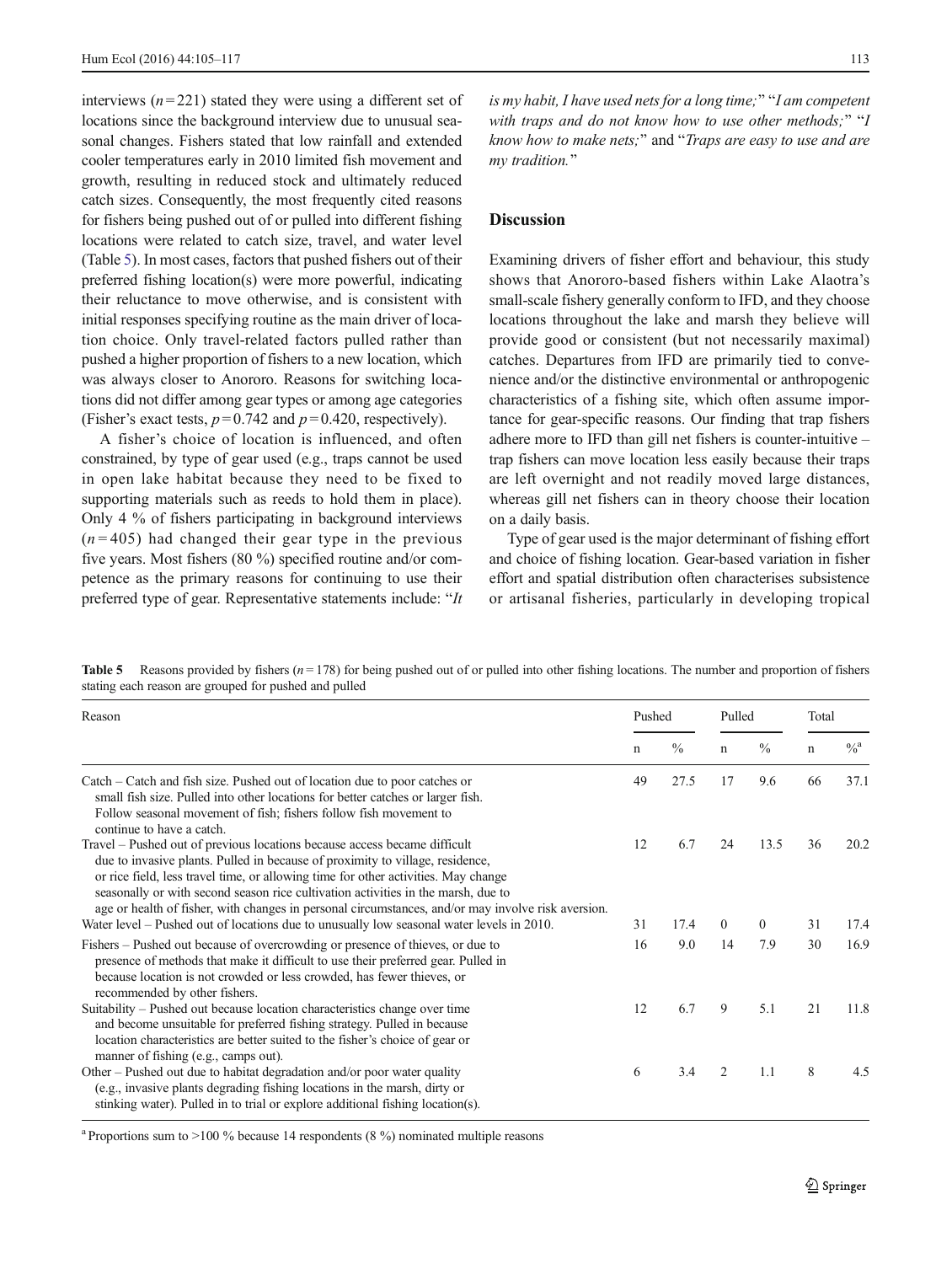countries (Abernethy et al. [2007](#page-10-0); Daw et al. [2011](#page-10-0); Hamerlynck et al. [2011\)](#page-11-0). Environmental and habitat factors may constrain the type(s) of gear a fisher can use, or render some methods more suitable than others (see Welcomme [2001\)](#page-12-0). Whereas variation in gear use often occurs to target different species (Gillis et al. [1993;](#page-11-0) Abernethy et al. [2007\)](#page-10-0), for Anororo-based fishers this variation is mediated by differences in habitat within their fishing arena. For example, gill nets require relatively large open areas clear of obstructions, which are typically further from the village and involve greater travel time, while fishers using hand methods require shallow water and/or marsh habitat, which occur closer to the village. These gear-specific influences of environmental factors affect fishers' choices of fishing location (and therefore spatial distribution), demonstrating that gear type is central to understanding fisher behaviour within multi-habitat fisheries.

Our finding that Anororo-based fishers generally conform to IFD contrasts with Abernethy et al. [\(2007](#page-10-0)) for artisanal Anguillan reef fishers, where the relatively substantial departures from IFD were linked to fisher age, experience, and target species, as well as type of gear. In our study, species were not explicitly targeted, fisher age or experience were not drivers of catch (see Wallace et al. [2015\)](#page-12-0), and catch influenced fishers when selecting or changing fishing location(s). This suggests that fishers pursue rational strategies to the extent their knowledge permitted when distributing effort spatially, which is usually more characteristic of larger-scale commercial fisheries than artisanal systems (Branch et al. [2006](#page-10-0); Powers and Abeare [2009\)](#page-11-0). Despite this, and in contrast to the central assumption of IFD that all individuals aim to optimise profits (Gillis [2003](#page-11-0); Abernethy et al. [2007\)](#page-10-0), fishers do not fish in ways to maximise returns. Rather, in line with equivalent findings by Béné and Tewfik ([2001](#page-10-0)), Cabrera and Defeo [\(2001](#page-10-0)), Salas and Gaertner [\(2004\)](#page-11-0), and Daw [\(2008\)](#page-10-0), fishers' decisions on effort distribution are mediated by multiple trade-offs including convenience, routine, gear usability and maintenance, or predictability of catch. Commonly preferred strategies are (a) spend more time fishing closer to home rather than invest that time travelling to distant locations or (b) continue fishing in a familiar location where catches are more predictable but sometimes small (see Swain and Wade [\(2003\)](#page-11-0) for similar strategies for fishers of snow crab in the Gulf of St. Lawrence, Daw [\(2008](#page-10-0)) for lobster fishers in Nicaragua, and Teh et al. ([2012\)](#page-11-0) for small-scale fishers in Sabah, Malaysia, indicating that a broad range of fishers compromise or satisfice instead of optimising utility (Simon [1955](#page-11-0); Foxon [2006](#page-11-0))).

We took a rational choice approach to understanding fishers' decisions, by assessing the extent to which fishers' decisions about spatial distribution conform to IFD. However, the range of influences and trade-offs reported by fishers suggest further research using alternative approaches to understanding decision-making may provide additional insights (Gintis

[2007\)](#page-11-0). Similarly, it would be informative to examine fishers' behaviour over time and under changing conditions (including the implementation of new management) to determine the degree to which drivers and patterns of behaviour are fixed or adaptive and the degree to which they can be generalised to other fisheries.

# Conclusion

The predominance of routine as a driving factor for Anororobased fishers extends from choice of fishing location through to selection of gear and persistence with that type of gear. Specifically, fishers' decisions about location and gear intertwine; once choices are made, persistence is bound by (i) familiarity with relevant site characteristics, (ii) competence with type of gear used, and (iii) perceived costs of changing location or gear. Provided catches remain adequate for the amount of effort invested, which depends on trade-offs with fishers' interests other than catch, there is considerable inertia within the fishery and reluctance to change. Routine, habit, and/or familiarity with location or gear are increasingly identified as key factors in fisher decisions, such as in New England trawl fisheries (Holland and Sutinen [2000\)](#page-11-0), urchin divers' location choices in California (Smith [2005\)](#page-11-0), preferred resource spaces by small-scale fishers in Malaysia (Teh et al. [2012\)](#page-11-0), and gear use by Swedish fishers (Eggert and Tveteras [2004](#page-11-0)).

Catch size and travel costs (which interlink with water level and access to fishing locations) are most likely to motivate fishers to change their spatial behaviour. Poor catches and/or high travel costs frequently push changes in fishers' spatial behaviour. The prospect of better catches and/or lower costs per se has less effect because of the constraining influences of routine and familiarity. These patterns show that although Anororo-based fishers conform generally to IFD and make rational spatial decisions, they are risk averse and submaximal catches suffice under conditions of uncertainty. A key implication of this is that these and similar fishers could be less responsive to purely economic incentives to modify their behaviour than commonly expected (see Holland [2008\)](#page-11-0). By demonstrating that fishers' behaviour is typically mediated by tradeoffs and fishers do not always maximise returns, our study makes an important contribution to our understanding of fisheries dynamics by evaluating and explaining fisher spatial behaviour at a scale relevant to conservation planning. This understanding could be used to advantage in fisheries management to ensure plans and actions accommodate resourceusers' behaviour; it could also inform the development of meaningful and realistic incentives to support interventions and comply with regulations.

From a fisheries management perspective it is pragmatic to understand and account for fisher behaviour collectively (Béné and Tewfik [2001](#page-10-0); Holland [2008](#page-11-0); Cinner et al. [2010\)](#page-10-0).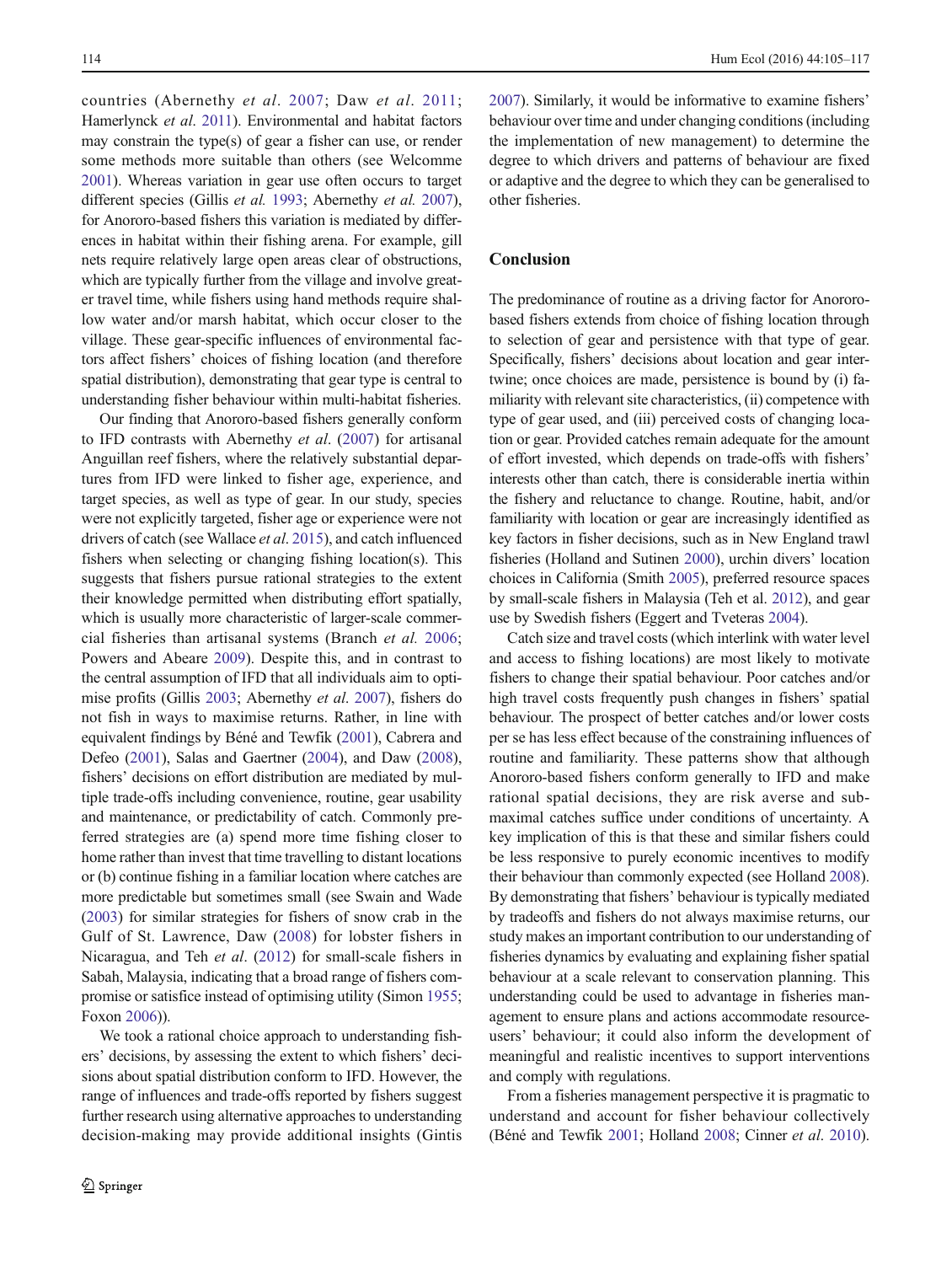<span id="page-10-0"></span>Our study suggests that trade-offs and variation in spatial behaviour within multi-gear artisanal fisheries may be best understood by grouping fishers according to their type of gear, and that IFD is a useful null hypothesis against which to examine differences between fishers in their distribution among locations. Our findings are likely to also be applicable for some commercial fisheries, particularly where artisanal and commercial fisheries overlap. Misunderstandings about diversity of interests and motivations influencing fishers' spatial behaviour have often led to inappropriate and ineffective management interventions, or compromised compliance with regulations, by imposing greater costs on fishers than they are able to bear (Peterson and Stead [2011\)](#page-11-0). Data from this study may be used with spatial planning tools and scenario analysis to inform development of reserve designs that account effectively for fisher behaviour, costs to fishers, and biodiversity goals.

Management actions are likely to have substantial impact in subsistence, artisanal, and developing-country settings because fishers will typically be socioeconomically highly invested in and dependent on fishing. These fishers will also probably be relatively poor (and hence vulnerable and less resilient to shocks), lack buffers to offset seasonal variation in catches and income, and have limited livelihood options (Hill [2011;](#page-11-0) Teh et al. [2012\)](#page-11-0). Greater research attention should be afforded to understanding the relationships among fishers' motivations, perceptions of the costs of management actions, and responses to those actions in order to recommend management actions and conservation interventions with minimal negative impacts for fishers who depend on the fishery for livelihood. A better understanding of these relationships could in turn increase fisher compliance and hence the effectiveness of such actions and interventions.

Acknowledgments We thank all participants in this study, particularly the fishers of Anororo and field assistants Joachin Randriarilala, Solofoniaina Esperant Rakotonisainana, Luhanaud Andriamiarivola, Rado Zilia Randriamihamina, and Mr Rabemanisa. Funding was provided by the UK Economic and Social Research Council and Durrell Wildlife Conservation Trust (DWCT). Invaluable in-country logistical support was provided by the DWCT Madagascar team in Antananarivo and Ambatondrazaka. We also thank the Service Régional de la Pêche et des Ressources Halieutiques, the Ministère des Eaux et Forêts, and the Federation of Fishers in Ambatondrazaka for their support, as well as the Ministry of Environment and Forest for research permits. Ethics approval for the research was granted by Imperial College Research Ethics Committee. EN acknowledges the support of a Marie Curie Fellowship. This paper is a contribution to Imperial College's Grand Challenges in Ecosystems and the Environment initiative. The data underlying this paper are available on request from the Lead Author.

Open Access This article is distributed under the terms of the Creative Commons Attribution 4.0 International License (http:// creativecommons.org/licenses/by/4.0/), which permits unrestricted use, distribution, and reproduction in any medium, provided you give appropriate credit to the original author(s) and the source, provide a link to the Creative Commons license, and indicate if changes were made.

#### References

- Abernethy, K. E., Allison, E. H., Molloy, P. P., and Côté, I. M. (2007). Why do Fishers Fish Where They Fish? Using the Ideal Free Distribution to Understand the Behaviour of Artisanal Reef Fishers. Canadian Journal of Fisheries and Aquatic Sciences 64(11): 1595–1604.
- Andrianandrasana, H. T. (2009). Développement des Systèmes de Télédétection en Vue d'améliorer le Suivi de l'Habitat et des Feux de Marais au Lac Alaotra. Mémoire de Diplôme d'Etudes Approfondies en Foresterie Développement et Environnement. Université d'Antananarivo, Antananarivo. 120 pp.
- Andrianandrasana, H. T., Randriamahefasoa, J., Durbin, J., Lewis, R. E., and Ratsimbazafy, J. H. (2005). Participatory Ecological Monitoring of the Alaotra Wetlands in Madagascar. Biodiversity and Conservation 14: 2757–2774.
- Béné, C., and Tewfik, A. (2001). Fishing Effort Allocation and Fishermen's Decision Making Process in a Multi-species Small-Scale Fishery: Analysis of the Conch and Lobster Fishery in Turks and Caicos Islands. Human Ecology 29(2): 157–186.
- Bernard, H. R. (2002). Research Methods in Anthropology: Qualitative and Quantitative Methods, 3rd ed. AltaMira Press, Walnut Creek. 753 pp.
- Bjarnason, T., and Thorlindsson, T. (1993). In Defense of a Folk Model: The "Skipper Effect" in the Icelandic Cod Fishery. American Anthropologist 95(2): 371–394.
- Bolker, B. M., Brooks, M. E., Clark, C. J., Geange, S. W., Poulsen, J. R., Stevens, M. H. H., and White, J.-S. S. (2009). Generalized Linear Mixed Models: A Practical Guide for Ecology and Evolution. Trends in Ecology & Evolution (Personal edition) 24(3): 127–135.
- Branch, T. A., Hilborn, R., Haynie, A. C., Fay, G., Flynn, L., Griffiths, J., Marshall, K. N., Randall, J. K., Scheuerell, J. M., Ward, E. J., and Young, M. (2006). Fleet Dynamics and Fishermen Behavior: Lessons for Fisheries Managers. Canadian Journal of Fisheries and Aquatic Sciences 63(7): 1647–1668.
- Burnham, K. P., and Anderson, D. R. (2002). Model Selection and Multimodel Inference: A Practical Information-Theoretic Approach, 2nd ed. Springer, New York. 488 pp.
- Cabrera, J. L., and Defeo, O. (2001). Daily Bioeconomic Analysis in a Multispecific Artisanal Fishery in Yucatan, Mexico. Aquatic Living Resources 14(1): 19–28.
- Christensen, A.-S., and Raakjær, J. (2006). Fishermen's Tactical and Strategic Decisions: A Case Study of Danish Demersal Fisheries. Fisheries Research 81(2–3): 258–267.
- Cinner, J. E., Daw, T., and McClanahan, T. R. (2008). Socioeconomic Factors That Affect Artisanal Fishers' Readiness to Exit a Declining Fishery. Conservation Biology 23(1): 124–130.
- Cinner, J. E., and McClanahan, T. R. (2006). Socioeconomic Factors that Lead to Overfishing in Small-Scale Coral Reef Fisheries of Papua New Guinea. Environmental Conservation 33(1): 73–80.
- Cinner, J. E., McClanahan, T. R., and Wamukota, A. (2010). Differences in Livelihoods, Socioeconomic Characteristics, and Knowledge About the Sea Between Fishers and Non-fishers Living Near and Far from Marine Parks on the Kenyan Coast. Marine Policy 34(1): 22–28.
- Daw, T., Maina, J., Cinner, J., Robinson, J., and Wamukota, A. (2011). The spatial behaviour of artisanal fishers: Implications for fisheries management and development (Fishers in Space). Western Indian Ocean Marine Science Association (WIOMSA), Marine Science for Management (MASMA). 79 pp.
- Daw, T. M. (2008). Spatial Distribution of Effort by Artisanal Fishers: Exploring Economic Factors Affecting the Lobster Fisheries of the Corn Islands, Nicaragua. Fisheries Research 90(1–3): 17–25.
- Dinmore, T. A., Duplisea, D. E., Rackham, B. D., Maxwell, D. L., and Jennings, S. (2003). Impact of a Large-Scale Area Closure on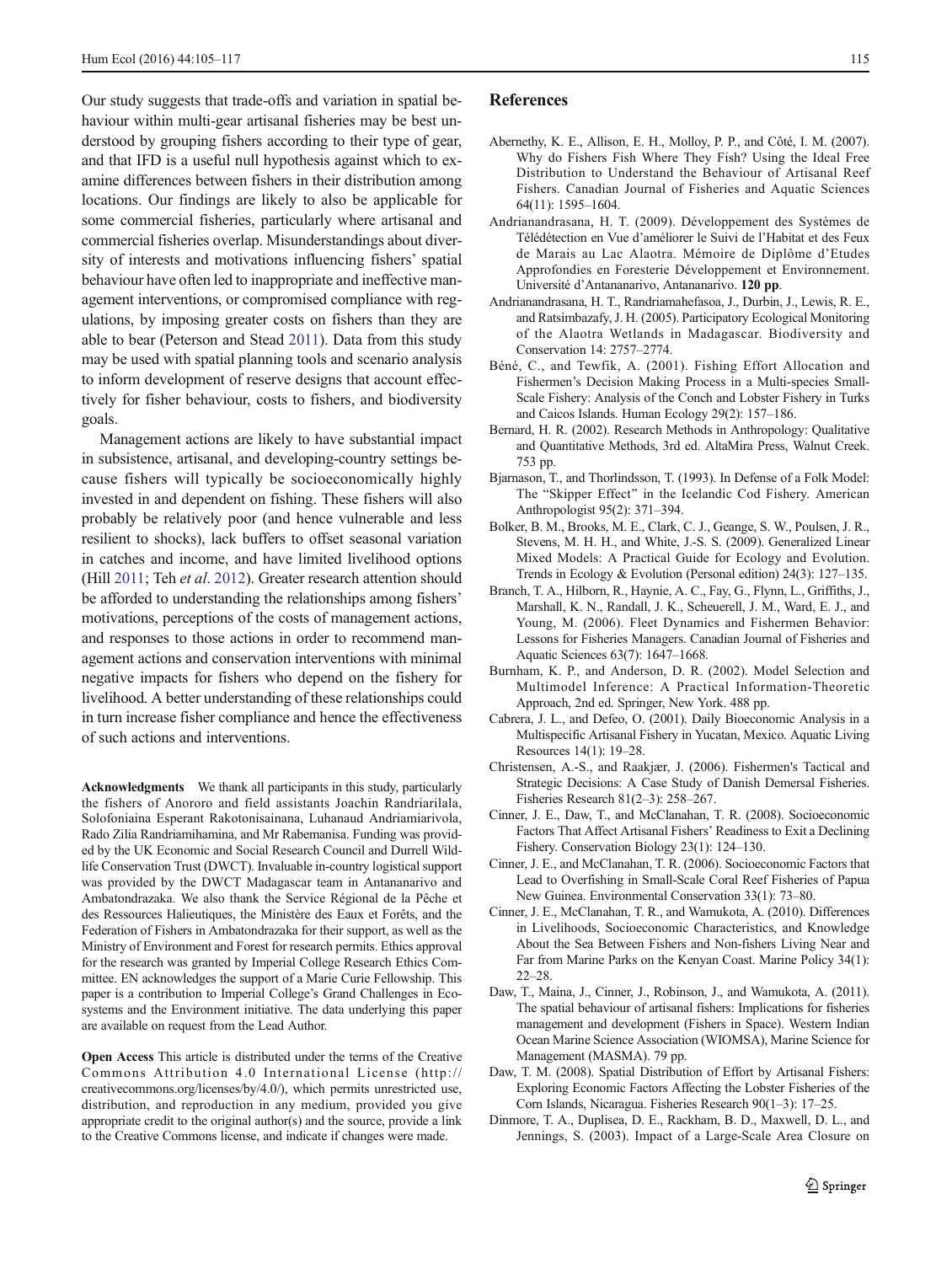<span id="page-11-0"></span>Patterns of Fishing Disturbance and the Consequences for Benthic Communities. ICES Journal of Marine Science 60(2): 371–380.

- Eggert, H., and Tveteras, R. (2004). Stochastic Production and Heterogeneous Risk Preferences: Commercial Fishers' Gear Choices. American Journal of Agricultural Economics 86(1): 199– 212.
- FAO (2010). The State of World Fisheries and Aquaculture. FAO Fisheries and Aquaculture Department, Food and Agriculture Organization of the United Nations, Rome. 218 pp.
- Ferry, L., Mietton, M., Robison, L., and Erismann, J. (2009). Le lac Alaotra à Madagascar - Passé, Présent et Futur. Zeitschrift für Geomorphologie 53(3): 299–318.
- Foxon, T. (2006). Bounded Rationality and Hierarchical Complexity: Two Paths from Simon to Ecological and Evolutionary Economics. Ecological Complexity 3(4): 361–368.
- Fretwell, S. D., and Lucas, H. L. (1969). On Territorial Behavior and Other Factors Influencing Habitat Distribution in Birds. Acta Biotheoretica 19(1): 16–36.
- Gelcich, S., Edwards-Jones, G., and Kaiser, M. (2007). Heterogeneity in Fishers' Harvest Decisions Under a Marine Territorial User Rights Policy. Ecological Economics 61: 246–254.
- Gillis, D. M. (2003). Ideal Free Distributions in Fleet Dynamics: A Behavioral Perspective on Vessel Movement in Fisheries Analysis. Canadian Journal of Zoology 81(2): 177–187.
- Gillis, D. M., Peterman, R. M., and Tyler, A. V. (1993). Movement Dynamics in a Fishery: Application of the Ideal Free Distribution to Spatial Allocation of Effort. Canadian Journal of Fisheries and Aquatic Sciences 50(2): 323–333.
- Gintis, H. (2007). A Framework for the Unification of the Behavioral Sciences. Behavioral and Brain Sciences 30(1): 1–16.
- Güth, W. (2008). (Non)Behavioral Economics: A Programmatic Assessment. Zeitschrift für Psychologie / Journal of Psychology 216(4): 244–253.
- Hamerlynck, O., Duvail, S., Vandepitte, L., Kindinda, K., Nyingi, D. W., Paul, J.-L., Yanda, P. Z., Mwakalinga, A. B., Mgaya, Y. D., and Snoeks, J. (2011). To Connect or not to Connect - Floods, Fisheries and Livelihoods in the Lower Rufiji Floodplain Lakes, Tanzania. Hydrological Sciences Journal 56(8): 1436–1451.
- Hastie, R., and Dawes, R. M. (2010). Rational Choice in an Uncertain World: The Psychology of Judgement and Decision Making, 2nd ed. Sage Publications, Thousand Oaks.
- Hill, N. A. O. (2011). Livelihood diversification for conservation: Interactions between seaweed farming and fishing in Danajon Bank, central Philippines. PhD Thesis. Imperial College London & Institute of Zoology, London. 215 pp.
- Holland, D. S. (2008). Are Fishermen Rational? A Fishing Expedition. Marine Resource Economics 23: 325–344.
- Holland, D. S., and Sutinen, J. G. (2000). Location Choice in New England Trawl Fisheries: Old Habits Die Hard. Land Economics 76(1): 133–149.
- Kacelnik, A., Krebs, J. R., and Bernstein, C. (1992). The Ideal Free Distribution and Predator–Prey Populations. Trends in Ecology & Evolution 7(2): 50–55.
- Le Courtois, S. (2010). Household choices in rice cultivation in a socialecological system and impacts on productivity: Lessons from Anororo, Lac Alaotra, Madagascar. Master of Science Thesis. Imperial College London, London. 79 pp.
- Miller, B., Leslie, P., and McCabe, J. T. (2014). Coping with Natural Hazards in a Conservation Context: Resource-Use Decisions of Maasai Households During Recent and Historical Droughts. Human Ecology 42(5): 753–768.
- Moreau, J. (1979). Essai d'application au Lac Alaotra (Madagascar) d'un Modèle d'étude des Pêcheries pour les Plaines d'inondation Intertropicales. Cahiers ORSTOM series Hydrobiologie 13(1–2): 83–91.
- Morse, J. R. (1997). Who is Rational Economic Man? Social Philosophy and Policy 14(1): 179–206.
- Pálsson, G., and Durrenberger, E. P. (1990). Systems of Production and Social Discourse: The Skipper Effect Revisited. American Anthropologist 92(1): 130–141.
- Parker, G. A., and Sutherland, W. J. (1986). Ideal Free Distributions When Individuals Differ in Competitive Ability: Phenotype-Limited Ideal Free Models. Animal Behaviour 34(4): 1222–1242.
- PCD (2004). Plan communale de developpement CR Anororo FID. Unpublished report, Toamasina, Madagascar. 43 pp.
- Peterson, A. M., and Stead, S. M. (2011). Rule Breaking and Livelihood Options in Marine Protected Areas. Environmental Conservation 38(3): 342–352.
- Pidgeon, M. (1996). An Ecological Survey of Lake Alaotra and Selected Wetlands of Central and Eastern Madagascar in Analysing the Demise of the Madagascar Pochard Aythya Innotata. World Wide Fund for Nature, Antananarivo. 146 pp.
- Powers, J. E., and Abeare, S. M. (2009). Fishing Effort Redistribution in Response to Area Closures. Fisheries Research 99(3): 216–225.
- R Development Core Team (2012). R: A language and environment for statistical computing, R version 2.14.2. R Foundation for Statistical Computing, Vienna, Austria.
- Ramanampamonjy, J. R., Rasoamampionona Raminosoa, N., Andrianandrasana, H. T., Wilmé, L., Durbin, J., Lewis, R. E., Razafindrajao, F., Razafindramahatra, L., Randriamanampisoa, H., Randriamahefasoa, J., and Rakotoniaina, L. J. (2003). Information Sheet on Ramsar Wetlands: Lake Alaotra Wetlands and Catchment Basin. Durrell Wildlife Conservation Trust Madagascar, Antananarivo. 12 pp.
- Razanadrakoto, D. R., and Rafaliarison, J. (2005). Délimitation des Zones de Frai Dans le lac Alaotra. Durrell Wildlife Conservation Trust, Antananarivo. 45 pp.
- Ryan, G. W., and Bernard, H. R. (2006). Testing an Ethnographic Decision Tree Model on a National Sample: Recycling Beverage Cans. Human Organization 65(1): 103–114.
- Salas, S., and Gaertner, D. (2004). The Behavioural Dynamics of Fishers: Management Implications. Fish and Fisheries 5: 153–167.
- Simon, H. A. (1955). A Behavioral Model of Rational Choice. The Quarterly Journal of Economics 69(1): 99–118.
- Smith, M. D. (2005). State Dependence and Heterogeneity in Fishing Location Choice. Journal of Environmental Economics and Management 50(2): 319–340.
- Smith, M. D., and Zhang, J., (2007). Sorting models in discrete choice fisheries analysis. American Agricultural Economics Association Annual Meeting, 29 July - 1 August, 2007. Portland, Oregon. p. 31.
- Swain, D. P., and Wade, E. J. (2003). Spatial Distribution of Catch and Effort in a Fishery for Snow Crab (Chionoecetes opilio): Tests of Predictions of the Ideal Free Distribution. Canadian Journal of Fisheries and Aquatic Sciences 60(8): 897–909.
- Teh, L., Teh, L., and Meitner, M. (2012). Preferred Resource Spaces and Fisher Flexibility: Implications for Spatial Management of Small-Scale Fisheries. Human Ecology 40(2): 213–226.
- Tidd, A. N., Hutton, T., Kell, L. T., and Padda, G. (2011). Exit and Entry of Fishing Vessels: An Evaluation of Factors Affecting Investment Decisions in the North Sea English Beam Trawl Fleet. ICES Journal of Marine Science 68(5): 961–971.
- van Oostenbrugge, J. A. E., van Densen, W. L. T., and Machiels, M. A. M. (2001). Risk Aversion in Allocating Fishing Effort in a Highly Uncertain Coastal Fishery for Pelagic Fish, Moluccas, Indonesia. Canadian Journal of Fisheries and Aquatic Sciences 58(8): 1683– 1691.
- Vanden Bossche, J.-P., and Bernacsek, G. M. (1991). Source book for the inland fishery resources of Africa: Vol. 1. CIFATechnical Paper. No. 18.1, FAO, Rome. 240 pp.